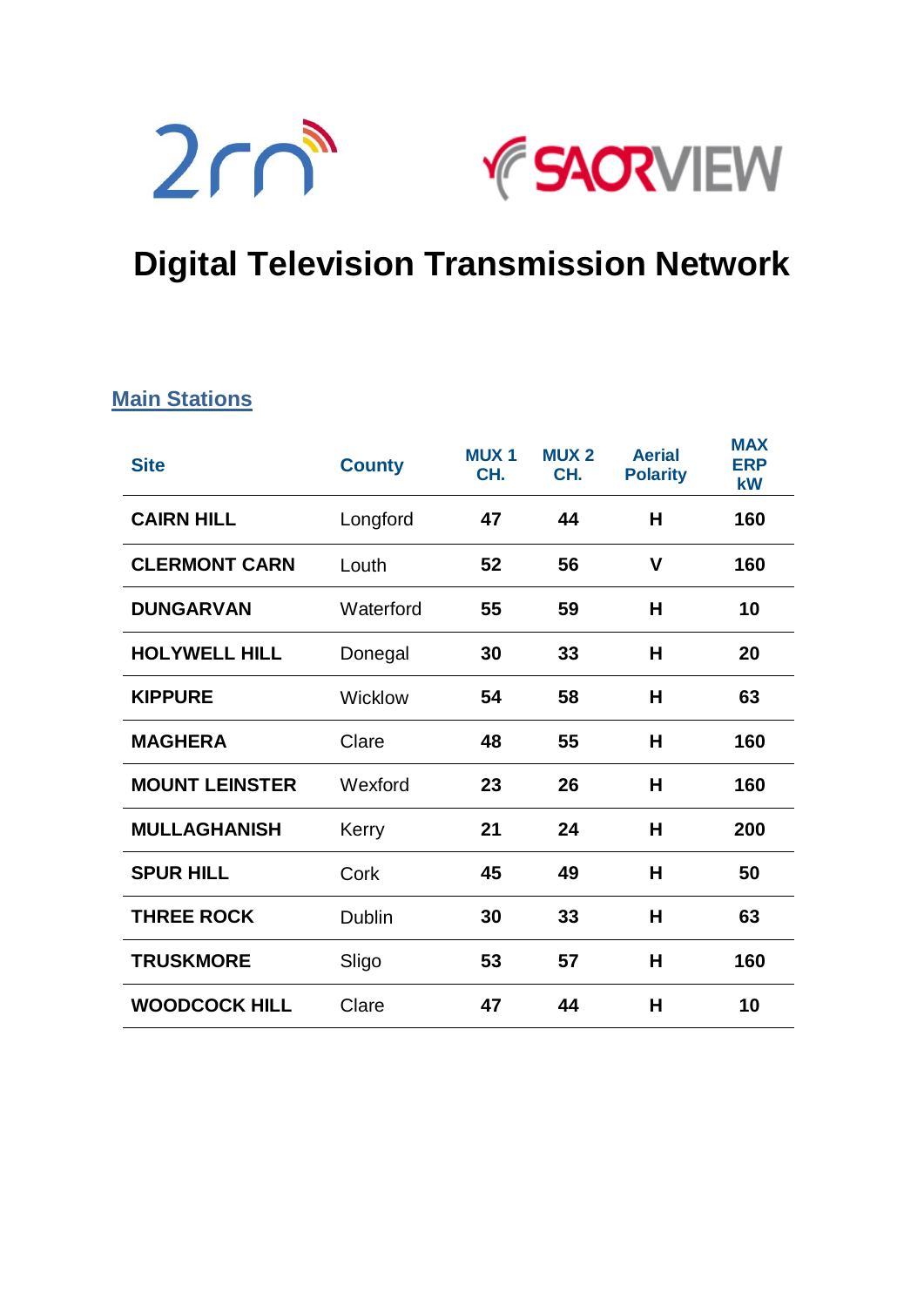# **Relay Stations**

| <b>Site</b>             | <b>County</b>    | <b>MUX1</b><br>CH. | <b>MUX2</b><br>CH. | <b>Aerial</b><br><b>Polarity</b> | <b>MAX</b><br><b>ERP</b><br>kW |
|-------------------------|------------------|--------------------|--------------------|----------------------------------|--------------------------------|
| <b>Achill</b>           | Mayo             | 47                 | 44                 | V                                | $\mathbf{2}$                   |
| <b>Aranmore</b>         | Donegal          | 47                 | 44                 | V                                | 4                              |
| <b>Arklow</b>           | Wicklow          | 21                 | 24                 | V                                | 0.25                           |
| <b>Ballina</b>          | <b>Tipperary</b> | 58                 | 50                 | V                                | 0.1                            |
| <b>Ballybofey</b>       | Donegal          | 47                 | 44                 | V                                | 0.1                            |
| <b>Bandon</b>           | Cork             | 47                 | 44                 | H                                | 0.04                           |
| <b>Bantry</b>           | Cork             | 52                 | 56                 | <b>V &amp; H</b>                 | $\mathbf{2}$                   |
| <b>Cahir</b>            | <b>Tipperary</b> | 28                 | 25                 | V                                | 0.06                           |
| Casla                   | Galway           | 45                 | 41                 | V                                | 2.5                            |
| <b>Castlebar</b>        | Mayo             | 22                 | 25                 | н                                | $\overline{2}$                 |
| <b>Castletownbere</b>   | Cork             | 55                 | 59                 | V                                | $\overline{\mathbf{4}}$        |
| <b>Clifden</b>          | Galway           | 26                 | 23                 | V                                | 5                              |
| <b>Clonakilty</b>       | Cork             | 48                 | 52                 | H                                | 0.05                           |
| <b>Clonmany</b>         | Donegal          | 53                 | 49                 | V                                | 0.02                           |
| <b>Clonmel</b>          | <b>Tipperary</b> | 55                 | 59                 | H                                | 0.5                            |
| Cnoc an Oir             | Kerry            | 47                 | 44                 | V                                | 1.5                            |
| <b>Collins Barracks</b> | Cork             | 50                 | 40                 | V                                | 0.08                           |
| <b>Crosshaven</b>       | Cork             | 46                 | 56                 | V                                | 0.5                            |
| <b>Dingle</b>           | Kerry            | 30                 | 26                 | V                                | 0.5                            |
| <b>Dooncarton</b>       | Mayo             | 27                 | 32                 | <b>V&amp;H</b>                   | 0.5                            |
| <b>Drimoleague</b>      | Cork             | 42                 | 39                 | V                                | 0.05                           |
| <b>Ennistimon</b>       | Clare            | 52                 | 56                 | н                                | 0.02                           |
| Fanad                   | Donegal          | 55                 | 59                 | $\mathbf v$                      | 1.5                            |
| Fermoy                  | Cork             | 52                 | 56                 | V                                | 0.05                           |
| Ferrypoint              | Waterford        | 47                 | 52                 | V                                | 0.05                           |
| <b>Forth Mountain</b>   | Wexford          | 52                 | 56                 | V                                | 0.5                            |
| <b>Gallows Hill</b>     | Waterford        | 22                 | 25                 | V                                | 0.25                           |
| <b>Glanmire</b>         | Cork             | 47                 | 52                 | H                                | 0.2                            |
| <b>Glencolumcille</b>   | Donegal          | 45                 | 36                 | н                                | 0.2                            |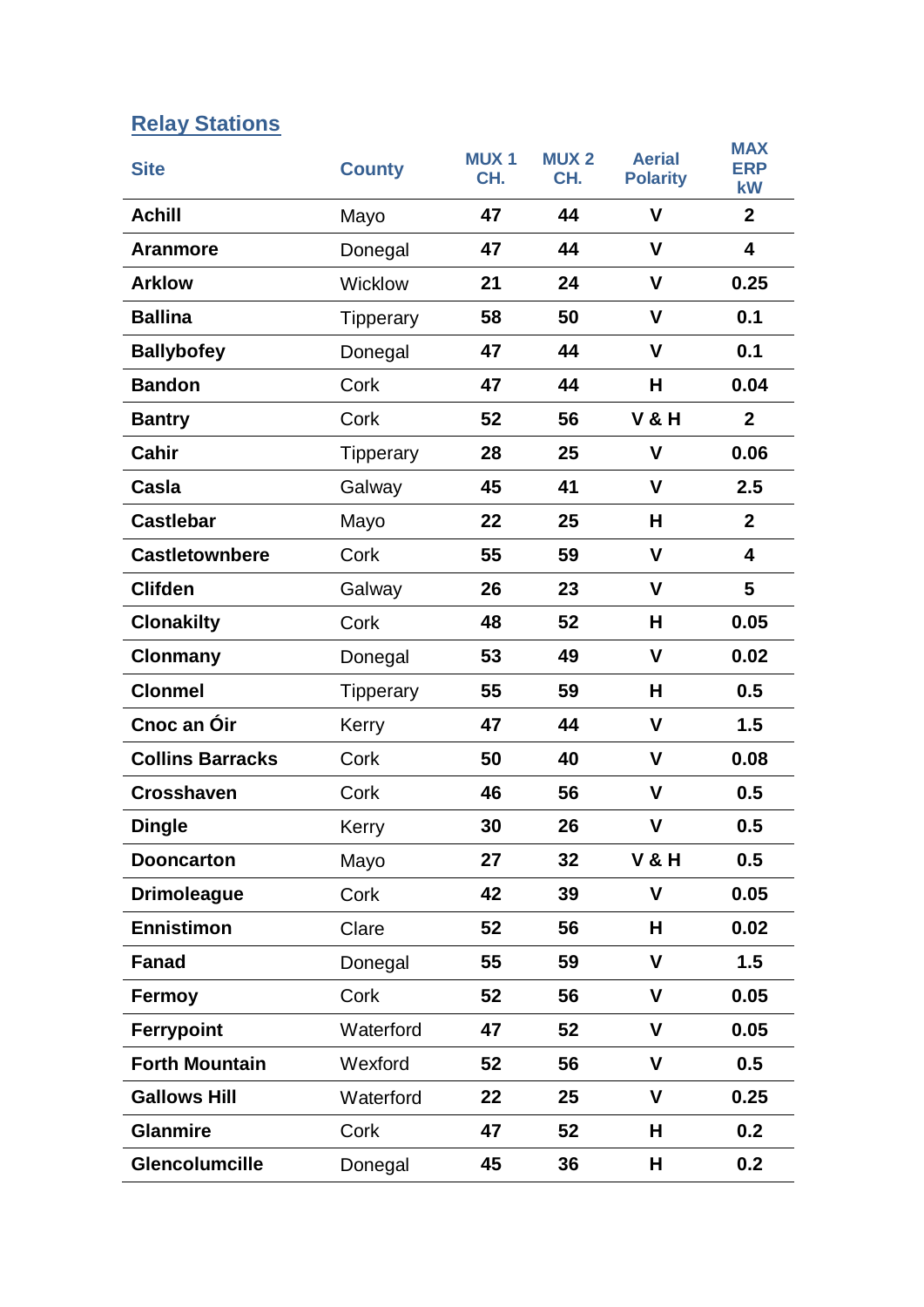## **Relay Stations**

| <b>Site</b>          | <b>County</b>    | <b>MUX1</b><br>CH. | <b>MUX2</b><br>CH. | <b>Aerial</b><br><b>Polarity</b> | <b>MAX</b><br><b>ERP</b><br>kW |
|----------------------|------------------|--------------------|--------------------|----------------------------------|--------------------------------|
| <b>Glenties</b>      | Donegal          | 46                 | 50                 | H                                | 0.1                            |
| Gorey                | Wexford          | 55                 | 59                 | H                                | 0.01                           |
| <b>Greenore</b>      | Louth            | 43                 | 40                 | $\mathbf v$                      | 0.2                            |
| <b>Greystones</b>    | Wicklow          | 52                 | 56                 | $\mathbf v$                      | 0.5                            |
| <b>Kilduff</b>       | <b>Tipperary</b> | 52                 | 56                 | н                                | 25                             |
| Kilkeaveragh         | Kerry            | 47                 | 44                 | $\mathbf v$                      | 8                              |
| <b>Kilmacthomas</b>  | Waterford        | 46                 | 49                 | V                                | 0.01                           |
| <b>Kinsale</b>       | Cork             | 30                 | 26                 | V                                | 0.03                           |
| Knockmoyle           | Kerry            | 52                 | 56                 | $\mathbf v$                      | 1                              |
| Laragh               | Wicklow          | 47                 | 49                 | н                                | 0.025                          |
| Leap                 | Cork             | 46                 | 48                 | H                                | 0.02                           |
| Letterkenny          | Donegal          | 53                 | 57                 | V                                | $\mathbf{2}$                   |
| <b>Maamclassach</b>  | Kerry            | 46                 | 51                 | V                                | 0.2                            |
| <b>Magheraroarty</b> | Donegal          | 22                 | 27                 | V                                | 0.5                            |
| <b>Malin</b>         | Donegal          | 28                 | 26                 | н                                | $\mathbf{2}$                   |
| <b>Mitchelstown</b>  | Cork             | 40                 | 43                 | $\mathbf v$                      | 0.5                            |
| Monaghan             | Monaghan         | 55                 | 59                 | H                                | $\mathbf{2}$                   |
| <b>Moville</b>       | Donegal          | 45                 | 42                 | H                                | $\overline{2}$                 |
| Mt. Gabriel          | Cork             | 37                 | 31                 | <b>V &amp; H</b>                 | 0.5                            |
| <b>Rosscarbery</b>   | Cork             | 53                 | 57                 | H                                | 0.05                           |
| <b>Suir Valley</b>   | Kilkenny         | 52                 | 56                 | $\mathbf v$                      | $\overline{2}$                 |
| <b>Timoleague</b>    | Cork             | 26                 | 29                 | V                                | 0.01                           |
| <b>Tonabrocky</b>    | Galway           | 26                 | 23                 | V                                | 0.25                           |